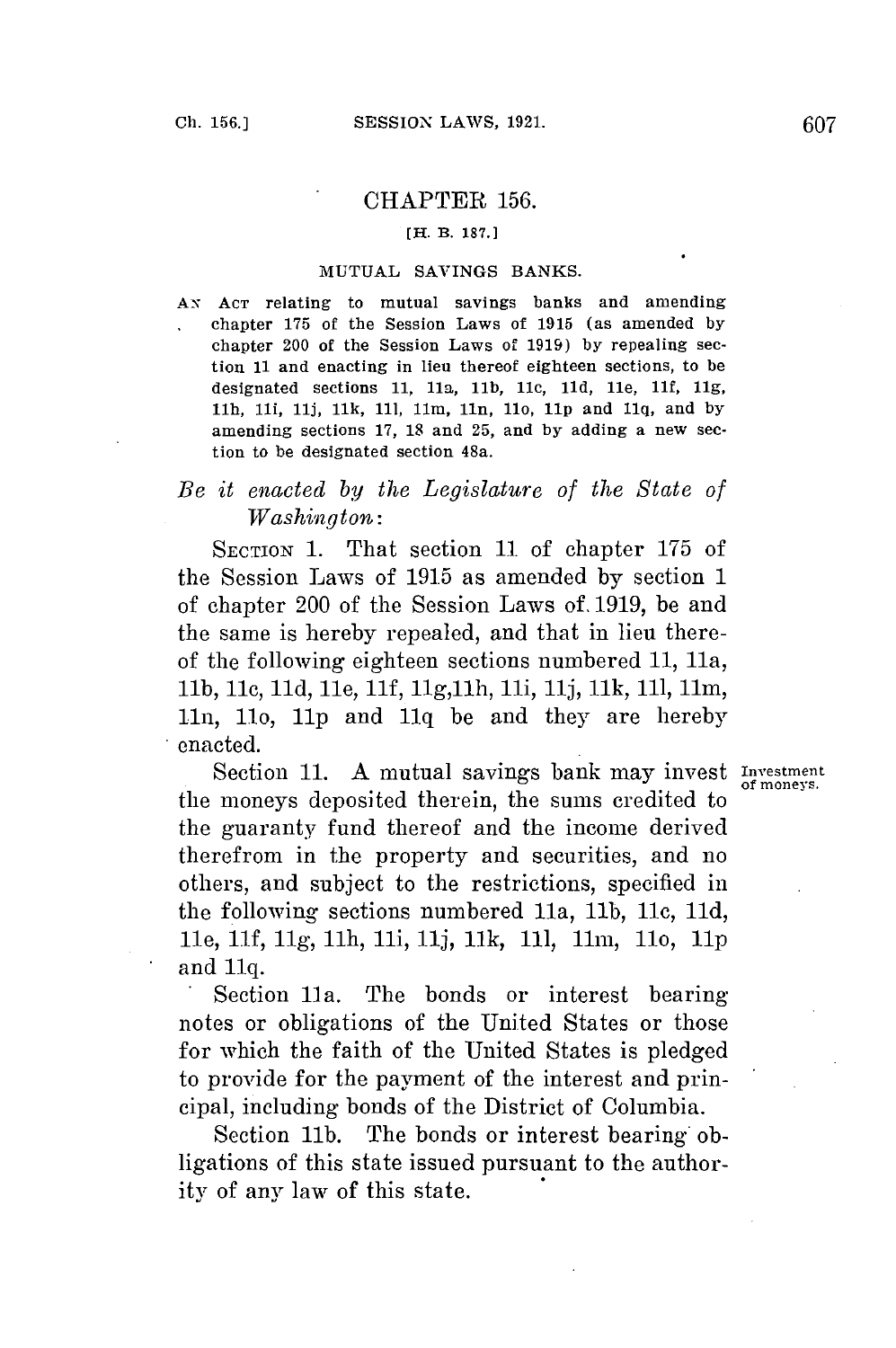Section **11c.** The bonds or interest bearing obligations of any other state of the United States upon which there is no default, and upon which there has been no default for more than ninety days: *Provided*, That within ten years immediately preceding the investment such state has not been in default for more than ninety days in the payment of any part of the principal or interest of any debt duly authorized **by** the Legislature of such state to be contracted **by** such state since January 1st, **1878.**

Section **11d.** The valid bonds of any city, town, county, school district or port district in the State of Washington issued pursuant to law, and for the payment of which the faith and credit of such municipality, county or district is pledged, or valid warrants of such municipality, county or district drawing interest, and for which payment such municipality, county or district is liable.

Section 11e. The bonds of any incorporated city, county, village or town, situated in one of the states of the United States which adjoins the State of Washington. If at any time the indebtedness of any such city, town or village, together with the indebtedness of any district or other municipal corporation or subdivision, except a county, which is wholly or in part included within the boundaries or limits of said city, town or village less its water debt and sinking fund, or the indebtedness of any such county, less its sinking fund shall exceed seven per centum of the valuation of said city, county, town or village for the purposes of taxation, its bonds shall thereafter, until such indebtedness shall be reduced to seven per centum of the valuation for the purposes of taxation, cease to be an authorized investment for the monies of -savings banks.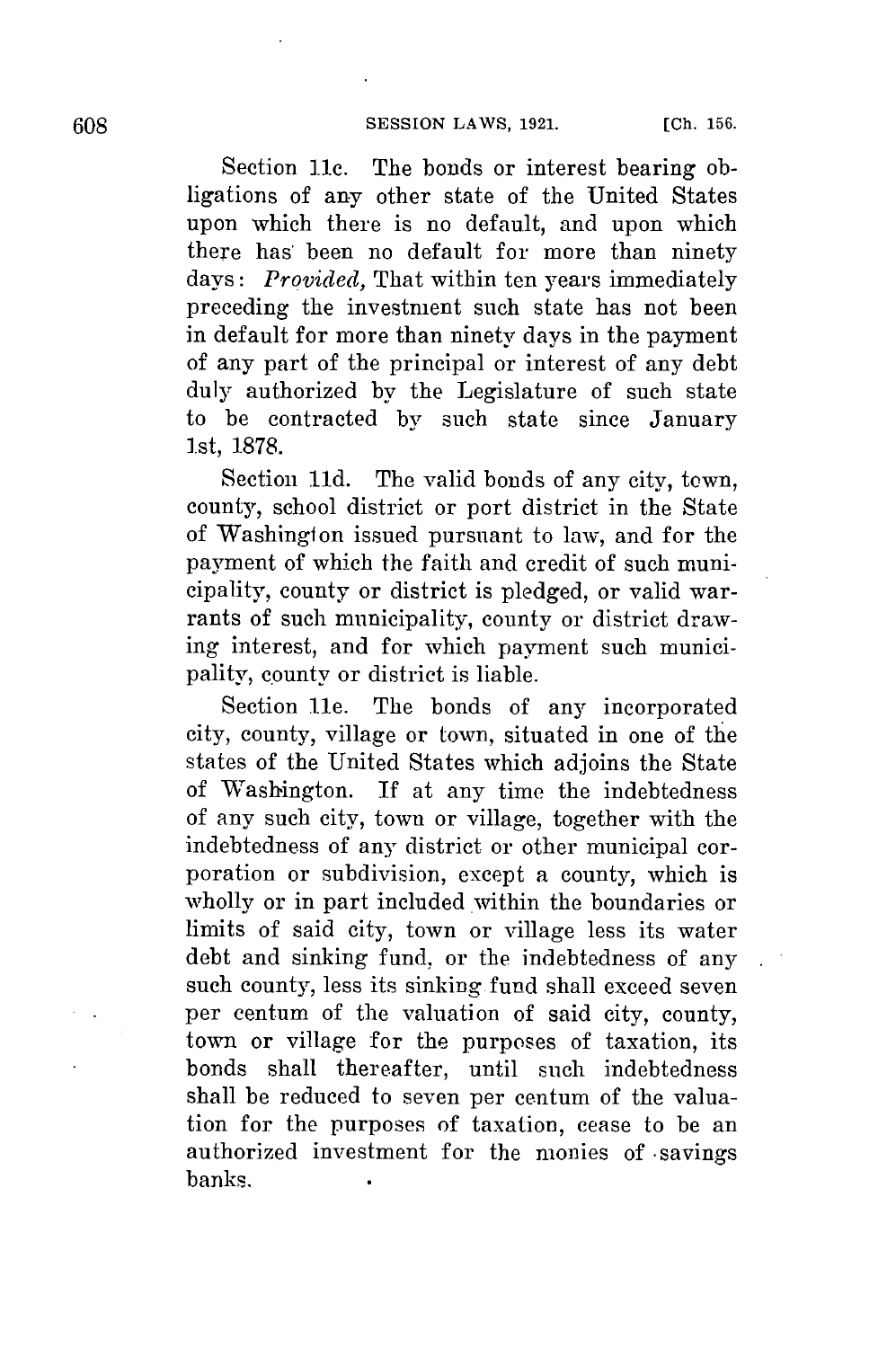Section **11f.** Bonds of any incorporated city situated in any other state of the United States: *Provided,* Such city has a population as shown **by** the Federal census next preceding the investment, of not less than 45,000 inhabitants, and was incorporated as a city at least twenty-five years prior to the making of the investment, and has not since January 1st, **1907,** defaulted for more than ninety days in the payment of any part of principal or interest of any bond, note or other indebtedness, or effected any compromise of any kind with the holders thereof. If at any time the indebtedness of any such city, together with the indebtedness of any district (other than local improvement district) or other municipal corporation or sub-division, except a county, which is wholly or in part included within the bounds or limits of said city, less its water debt and sinking fund, shall exceed seven per centum of the valuation of such city for purposes of taxation, its bonds shall thereafter, and until such indebtedness shall be reduced to seven per centum of such valuation, cease to be an authorized investment of the monies of mutual savings banks.

Section **11g.** Bonds of any commercial waterway district in this state: *Provided,* The total obligations of such district **by** bonds, warrants or otherwise do not exceed ten per cent. of the assessed valuation of the lands and improvements within such districts: *And provided further,* That this authorization does not extend to the thirty per cent. in amount of such bond issue last callable for payment.

Section 11h. Bonds of any local improvement district of any city or town of this state (except bonds for an improvement consisting of grading only) and bonds of any irrigation, diking, drainage, diking improvement or drainage improvement dis-

**-20**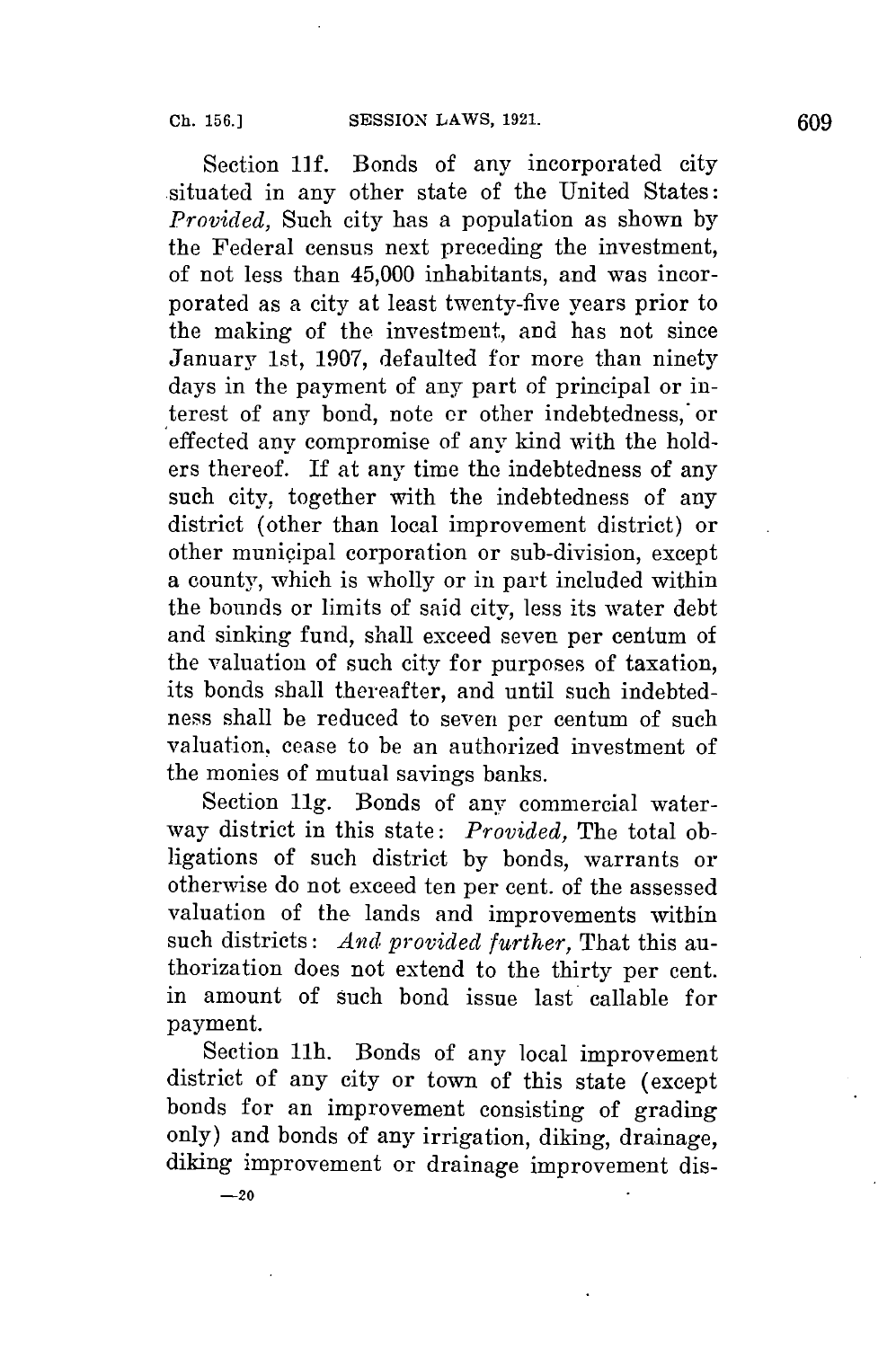trict of this state, unless the total indebtedness of the district after the completion of the improvement for which the bonds are issued, plus the amount of all other assessments of a local or special nature against the land assessed or liable to be assessed to pay the bonds, exceed fifty per cent. of the value of the benefited property, exclusive of improvements, at the time the bonds are purchased or taken **by** the bank, according to the actual valuation last placed upon the property for general taxation. Before any such bonds are purchased or taken as security the condition of the district's affairs shall be ascertained and the property of the district examined and appraised by at least two trustees who shall report in writing their findings and recommendations; and no bonds shall be taken unless such report be favorable, nor unless the executive committee of the board of trustees after careful investigation is satisfied of the validity of the bonds and of the validity and sufficiency of the assessment or other means provided for payment thereof: *Provided,* That no city or town local improvement bonds falling within the twenty-five per cent. in amount of any issue last callable for payment, shall be acquired or taken as security.

Section 11i. The mortgage bonds of any railroad corporation incorporated under the laws of the United States or any of the states thereof which actually owns in fee not less than five hundred miles of standard gauge railway, exclusive of sidings, within the United States: *Provided,* That at no time within five years next preceding the date of any such investment such railroad corporation shall have failed regularly and punctually to pay the matured principal and interest of all its mortgaged indebtedness, and in addition thereto regularly and punctually to have paid in dividends to its stockholders during each of said five years, an amount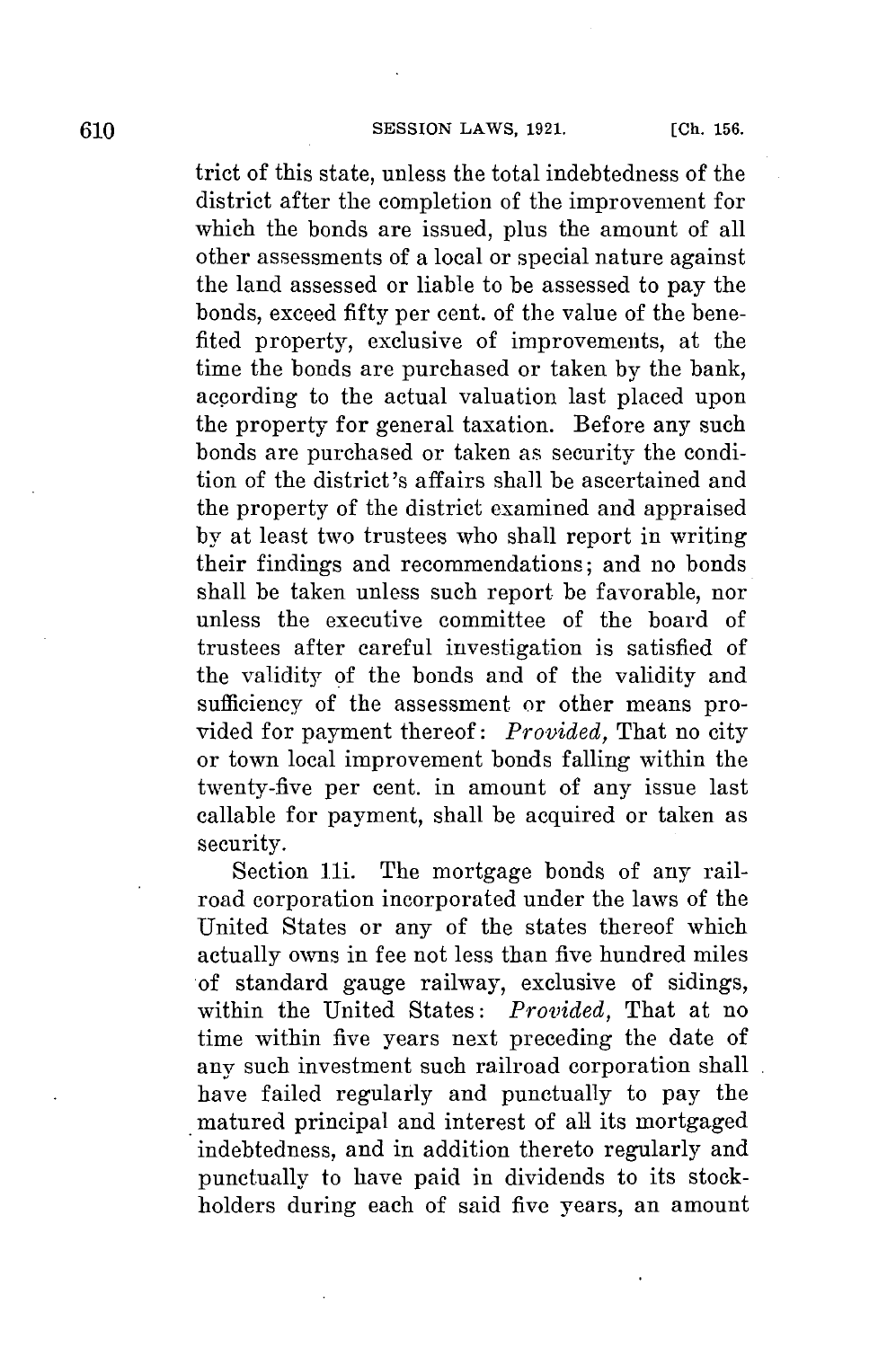at least equal to four per centum upon all its outstanding capital stock: *And provided further,* That during said five years the gross earnings in each year from the operation of said company, including therein the gross earnings of all railroads leased and operated or controlled and operated **by** said company, and also including in said earnings the amount received'directly or indirectly **by** said company from the sale of coal from mines owned or controlled **by** it, shall not have been less in amount than five times the amount necessary to pay the interest payable during that year upon its entire outstanding indebtedness, and the rentals for said year of all leased lines: *And provided further,* That all bonds authorized for investment **by** this paragraph shall be secured **by** a mortgage which is at the time of making such investment, or was at the date of the execution of said mortgage (one) a first mortgage upon not less than seventy-five per centum of the railway owned in fee **by** the company issuing such bonds, exclusive of sidings at the date of such mortgage, or (two) a refunding mortgage issued to retire all prior lien mortgage debts of such company outstanding at the time of such investment and covering at least seventy-five per centum of the railway owned in fee **by** such company at the date of such mortgage. But no one of the bonds so secured shall be a legal investment in case the mortgage securing the same shall authorize a total issue of bonds which, together with all outstanding prior debts of such company, after deducting therefrom in case of a refunding mortgage the bonds reserved under the provisions of such mortgage to retire prior debts at maturity, shall exceed three times the outstanding capital stock of such company at the time of making such investment. **And** no mortgage is to be regarded as a refunding mortgage under the provisions of this section unless the bonds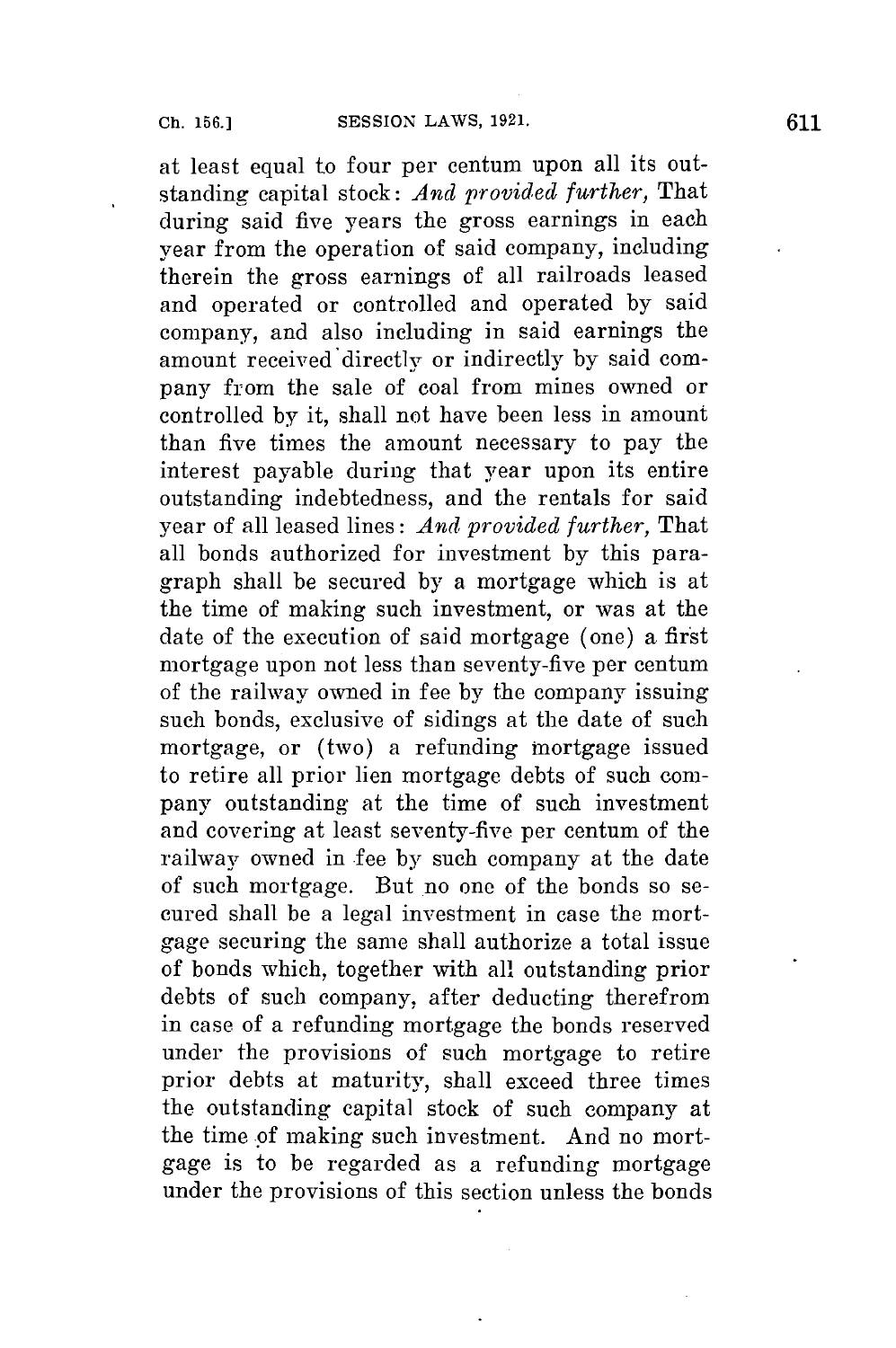which it secures mature at a later date than any bond which it is given to refund, nor unless it covers a mileage at least twenty-five per centum greater than is covered **by** any one of the prior mortgages so to be refunded.

Section **11j.** Any railway mortgage bonds which would be a legal investment. under the provisions of section 1li, except for the fact that the railroad corporation issuing such bonds actually owns in fee less than five hundred miles of road: *Provided,* That during five years next preceding the date of any such investment the gross earnings in each year from the operations of said corporation, including the gross earnings of all lines leased and operated or controlled and operated **by** it, shall not have been less than ten hundred thousand dollars **(\$1,000,000.00).**

Section **Ilk.** The mortgage bonds of a railroad corporation described in the foregoing sections li and **11j** or the mortgage bonds of a railroad owned **by** such corporation assumed or guaranteed **by** it **by** endorsement on such bonds, provided such bonds are prior to and are to be refunded **by** a general mortgage of such corporation, the bonds secured **by** which are made a legal investment under the provisions of said sections 1li and **11j:** *And provided further,* That said general mortgage covers all the real property upon which the mortgage securing such underlying bonds is a lien. Bonds which have been or shall become legal investments **for** mutual savings banks under any of the provisions of this and the two preceding sections shall not be rendered illegal as investments though the property upon which they are secured has been or shall be conveyed to another corporation, if the consolidated or purchasing corporation shall assume the payment of such bonds, and shall continue to pay regularly interest or dividends or both upon the securi-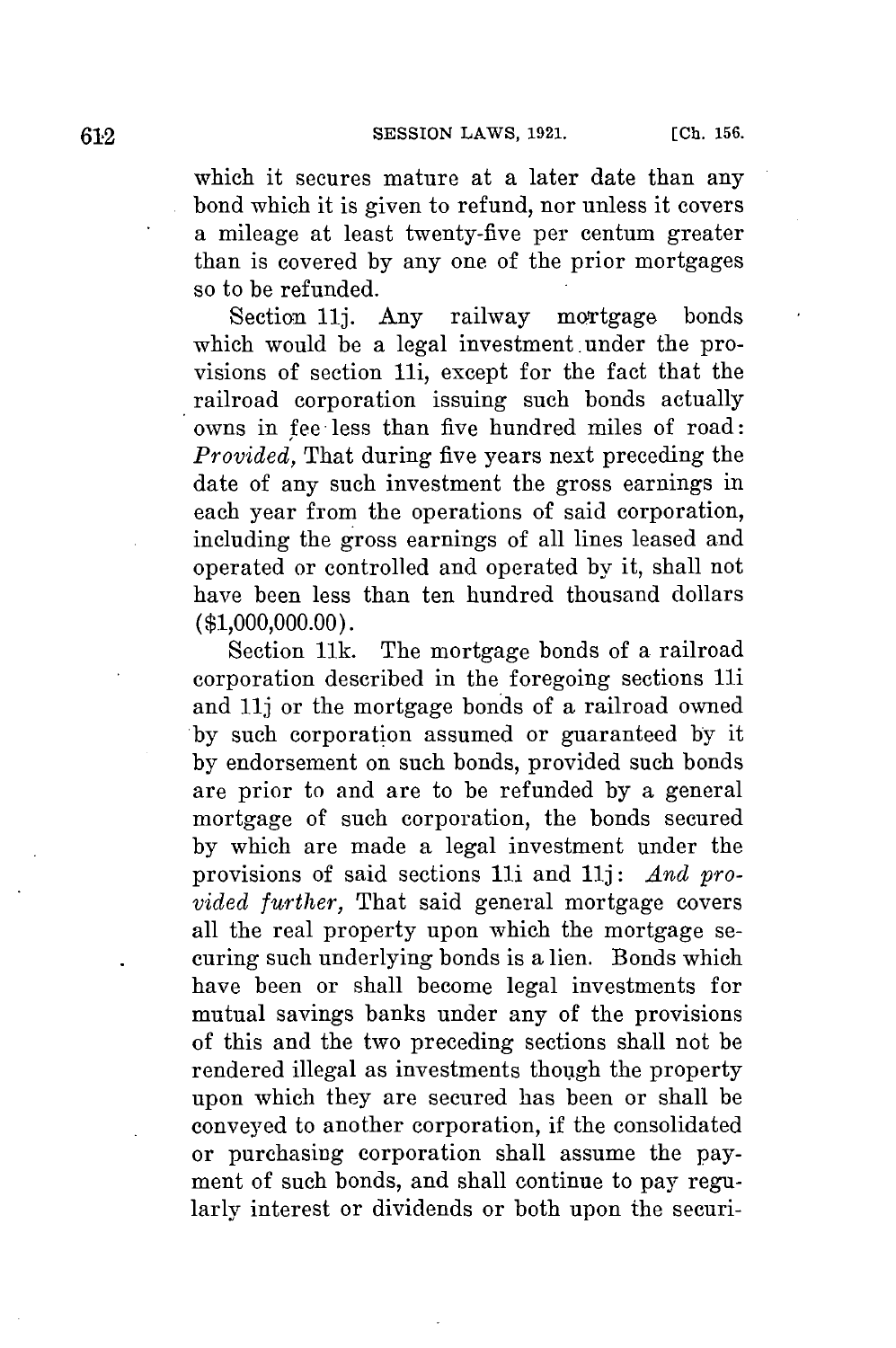ties issued against, or in exchange for or to acquire the stock of the company consolidated to an amount at least equal to four per centum per annum upon the capital stock (outstanding at the time of such consolidation or purchase) of the corporation which has issued or assumed such bonds. Not more than twenty-five per centum of the assets of any savings banks shall be loaned or invested in railroad bonds, and not more than five per cent. of the assets of any savings bank shall be invested in the bonds of any one railroad corporation. In determining the amount of the assets of any savings bank under the provisions of this section its securities shall be estimated in the manner prescribed **by** section **26** of this act. Street railroad corporations shall not **be** considered railroad corporations within the meaning of this act.

Section **111.** Promissory notes payable to the order of the savings bank upon demand, secured **by** the pledge or assignment of any bonds, warrants, or interest bearing obligations lawfully purchasable **by** a savings bank, or secured **by** pledge or assignment of one or more real estate mortgages of the class described in section 11n, but no such loan shall exceed ninety per centum of the cash market value of such securities so pledged. Should any of the securities so held in pledge depreciate in value after the making of such loan, the savings bank shall re-\* quire an immediate payment of such loan, or of a part thereof, or additional security therefor, so that the amount loaned thereon shall at no time exceed ninety per cent. of the market-value of the securities so pledged for such loan.

Section 11m. Promissory notes made payable to the order of the savings bank within ninety days from the date thereof, secured **by** the -pledge and assignment of the passbook of any mutual savings bank in the State of Washington as collateral se-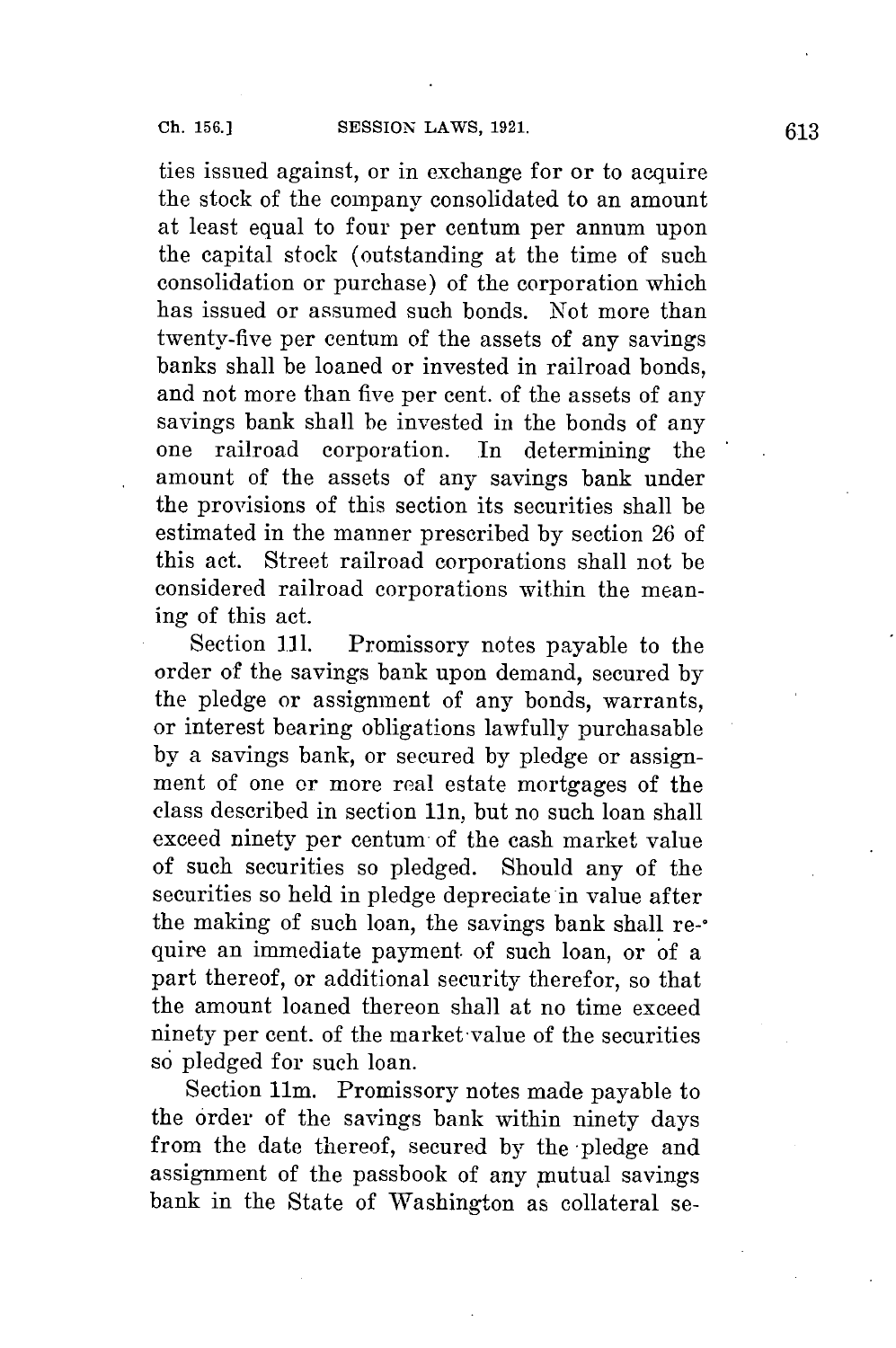curity **for** the payment thereof. No such loan shall exceed ninety per centum of the balance due the holder of such passbook as shown therein.

Section 1n. Loans secured **by** first mortgage on real estate subject to the following restrictions: In all cases of loans upon real property, a note or bond secured **by** a mortgage on the real estate upon which the loan is made, together with a complete abstract of title for such real estate signed **by** the person or corporation furnishing such abstract of title (which abstract shall be examined by a competent attorney at law selected **by** the bank, and his opinion furnished approving the title and showing that the mortgage is a first lien), or a policy of title insurance of a reliable title insurance company authorized to insure titles within this state, or a duplicate certificate of ownership issued **by** a registrar of titles, shall be furnished to the savings bank **by** the borrower. The real estate subject to such first mortgage must be improved to such extent that the net annual income thereof, or reasonable annual rental value thereof in the condition existing at the time of making the loan, is sufficient to pay the annual interest accruing on such loan in addition to taxes and insurance, and all accruing charges and expenses. No loan on real estate shall be for an amount greater than fifty per cent. of the value of such real estate including improvements. The mortgage shall contain provisions requiring the mortgagor to maintain insurance on the buildings on the mortgaged premises to such reasonable amount as shall be stipulated in the mortgage, the policy to be payable in case of loss to the savings bank, and to be deposited with it.. **A** loan may be made on real estate which is to be improved **by** a building or buildings to be constructed with the proceeds of such loan, if it is arranged that such pro-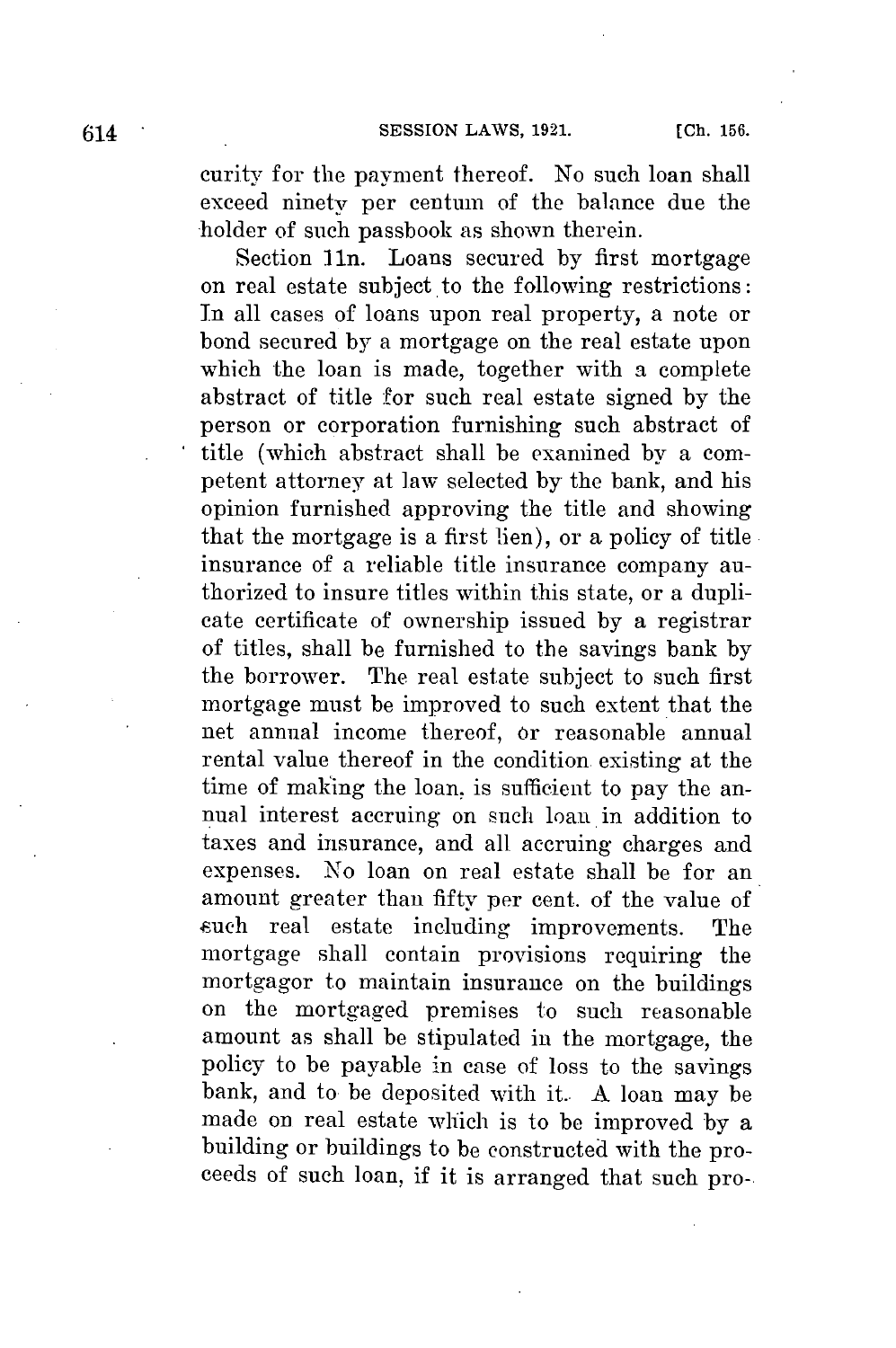ceeds will be used for that purpose and that when so used the property will be improved to the extent required **by** this section. Not more than seventyfive per cent. of the assets of any savings bank shall **be** invested in mortgage loans. No mortgage loan or renewal or extension thereof shall be made except upon written application showing the date, name of applicant, amount of loan requested, and the security offered, nor except upon the written report **of** at least two members of the board of investment of the bank certifying on such application according to their best judgment the value of the property to be mortgaged and recommending the loan, and the application and written report thereon shall be filed and preserved with the savings bank records. Every mortgage and every assignment of a mortgage taken or **held** by a savings bank shall be taken and held in its own name, and shall immediately be recorded in the office of the county auditor of the county in which the mortgage property is located.

Section 11o. Real estate as follows:

**(1) A** tract of land whereon there is or may be erected a building or buildings suitable for the convenient transaction of the business of the savings bank, from portions of which not required for its own use a revenue may be derived. The investment in such tract of land to be subject to the conditions prescribed in section 12 of this act.

(2) Such as shall be conveyed to such savings bank in satisfaction of debts previously contracted in the course of its business.

**(3)** Such as it shall purchase at sales under judgments, decrees or mortgages held **by** it.

Section **11p.** Acceptances of the kind and character following:

**(1)** Bankers' acceptances and bills of exchange of the kind and maturities made eligible **by** law for rediscount With Federal reserve banks, provided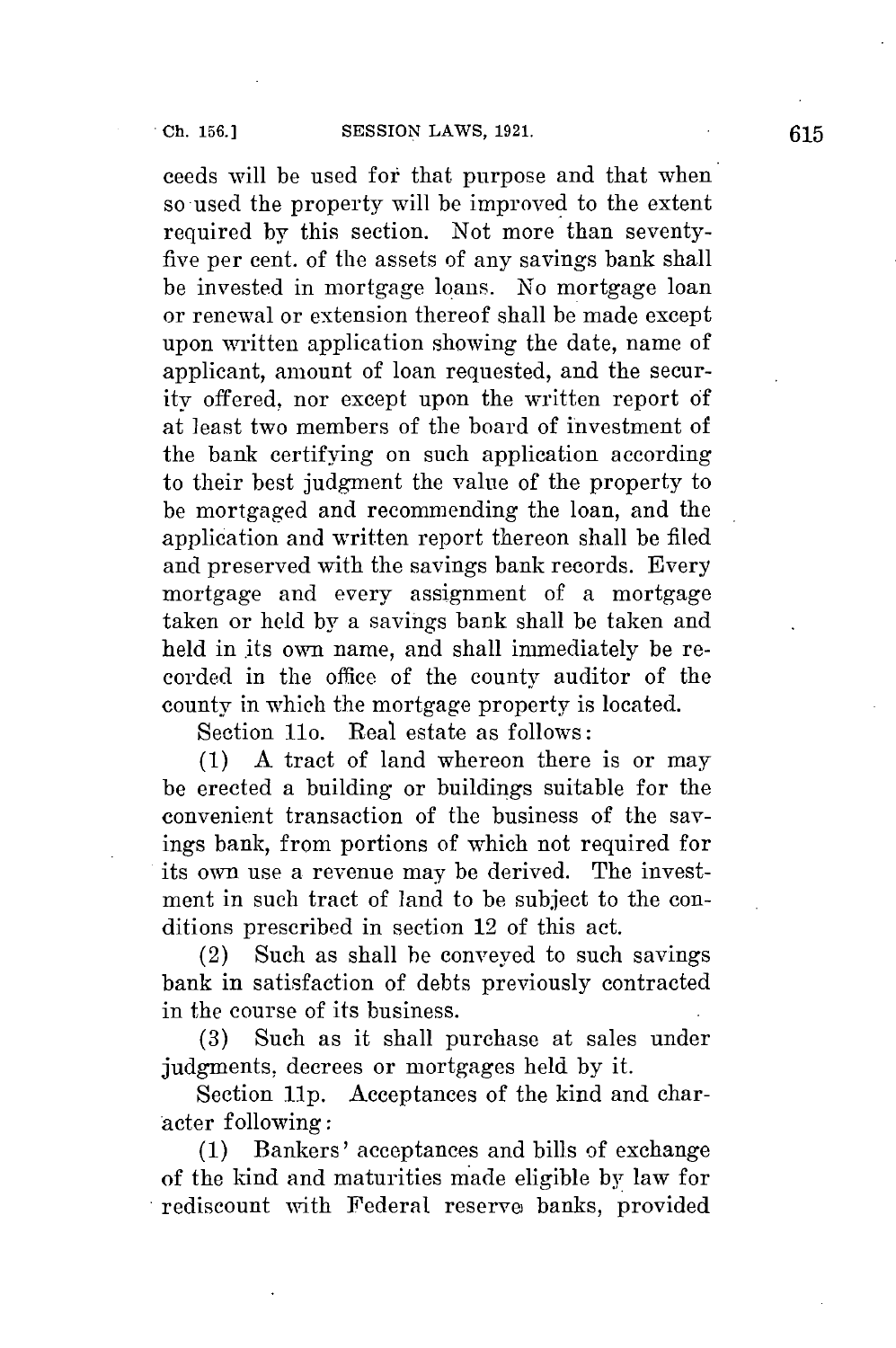the same are accepted **by** a bank or trust company incorporated under the laws of this state, or under the laws of the United States.

(2) Bills of exchange drawn **by** the seller on the purchaser of goods and accepted **by** such purchaser, of the kind and maturities made eligible **by** law for rediscount with Federal reserve banks, provided the same are indorsed **by** a national bank or **by** a bank or trust company incorporated under the laws of this state. Not more than 20 per cent. of the assets of any mutual savings bank shall be invested in such acceptances. The aggregate amount of the liability of any bank or trust company or of any national bank to any mutual savings bank, whether as principal or indorser, for acceptances held **by** such savings banks and deposits made with it, shall not exceed **25** per cent. of the paid up capital and surplus of such bank or trust company or national bank, and not more than **5** per centum of the aggregate amount credited to the depositors of any mutual savings bank shall be invested in the acceptance of or deposited with a bank or trust company or a national bank of which a trustee of such mutual savings bank is a director.

Section **11q.** In equipment obligations or equipment trust certificates which comply with the following requirements.

(a) They must mature not later than fifteen years from their date.

**(b)** They must be issued or guaranteed **by** a corporation to which a loan or loans for the construction, acquisition, purchase or least of equipment have been made or approved **by** the Interstate Commerce Commission, under authority conferred **by** act of Congress of the United States of America.

**(c)** They must be the whole or part of any issue maturing serially, annually, or semi-annually.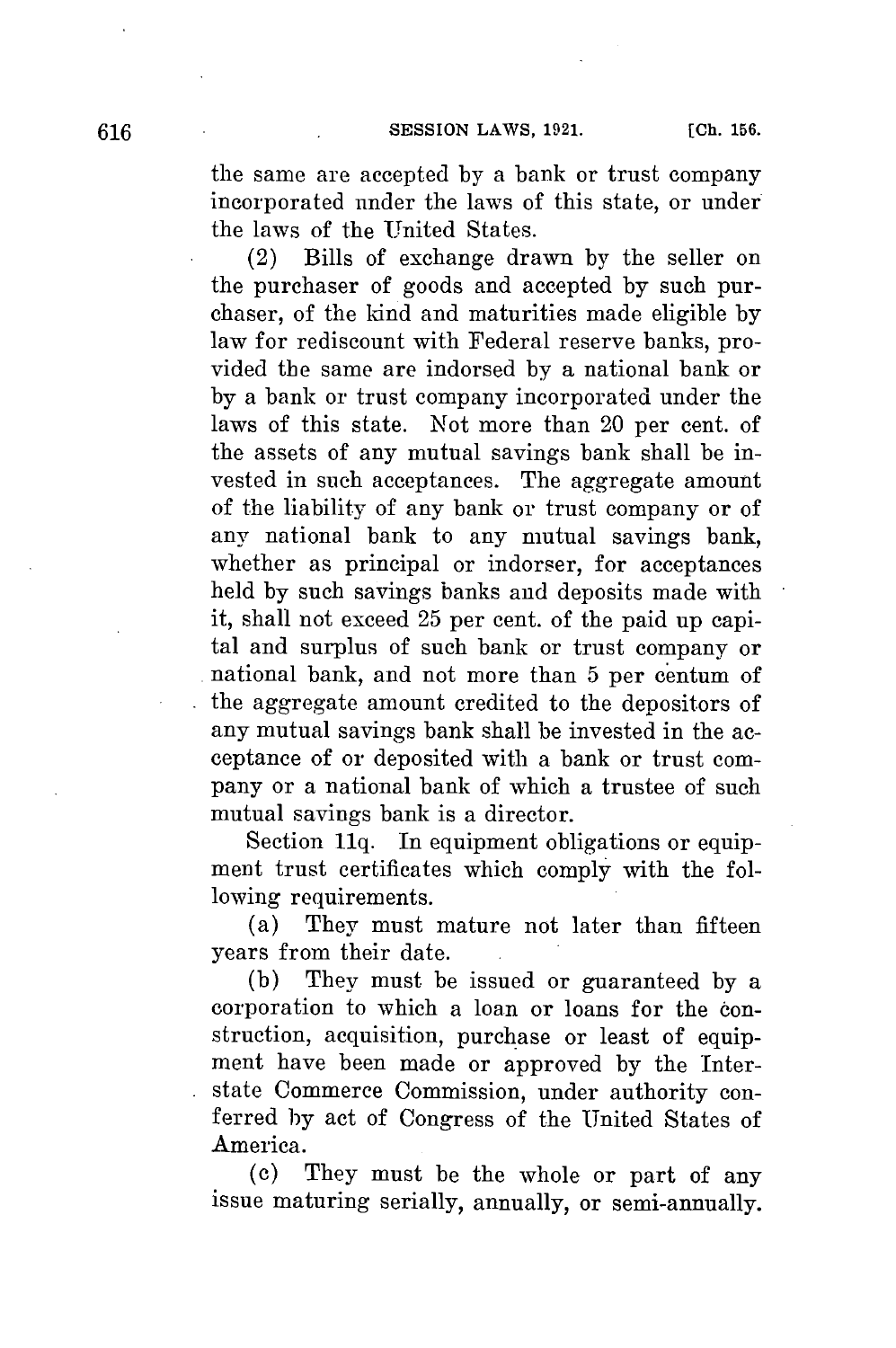**(d)** They must be secured **by** or be evidence of a prior or preferred lien upon or interest in, or of reservation of title to the equipment in respect of which they have been issued or sold, and or **by** an assignment of or prior interest in the rent or purchase notes given for the hiring or purchase of such equipment.

**(e)** The total amount of principal of such issue of equipment obligations or trust certificates shall not exceed sixty per centum of the cost or purchase price of the equipment in respect of which they were issued:

**(f)** The remaining forty per centum of said cost or purchase price shall be paid **by** or for the account of the railroad so constructing, acquiring, purchasing or leasing said equipment, or **by** funds loaned or advanced for the purpose **by** the Government of the United States or one of its agencies or instrumentalities and subordinated in the event of default, in respect of the lien or interest thereof, upon or in such equipment and or in such equipment or rent or purchase notes, to the lien or interest of said prior or preferred equipment obligations or equipment trust certificate.

Not more than twenty-five per centum of the assets of any savings bank, less the amount invested **by** said bank in railroad bonds, shall be invested in said equipment obligations or certificates. In determining the amount of the assets of any savings bank under the provisions of this section the value of its securities shall be estimated in the manner prescribed for determining the per centum of par value surplus **by** section twenty-six of this act.

**SEC.** 2. That section **17** of chapter **175** of the Session Laws of **1915,** as amended **by** chapter 200 of the Session Laws of **1919,** be amended to read as follows: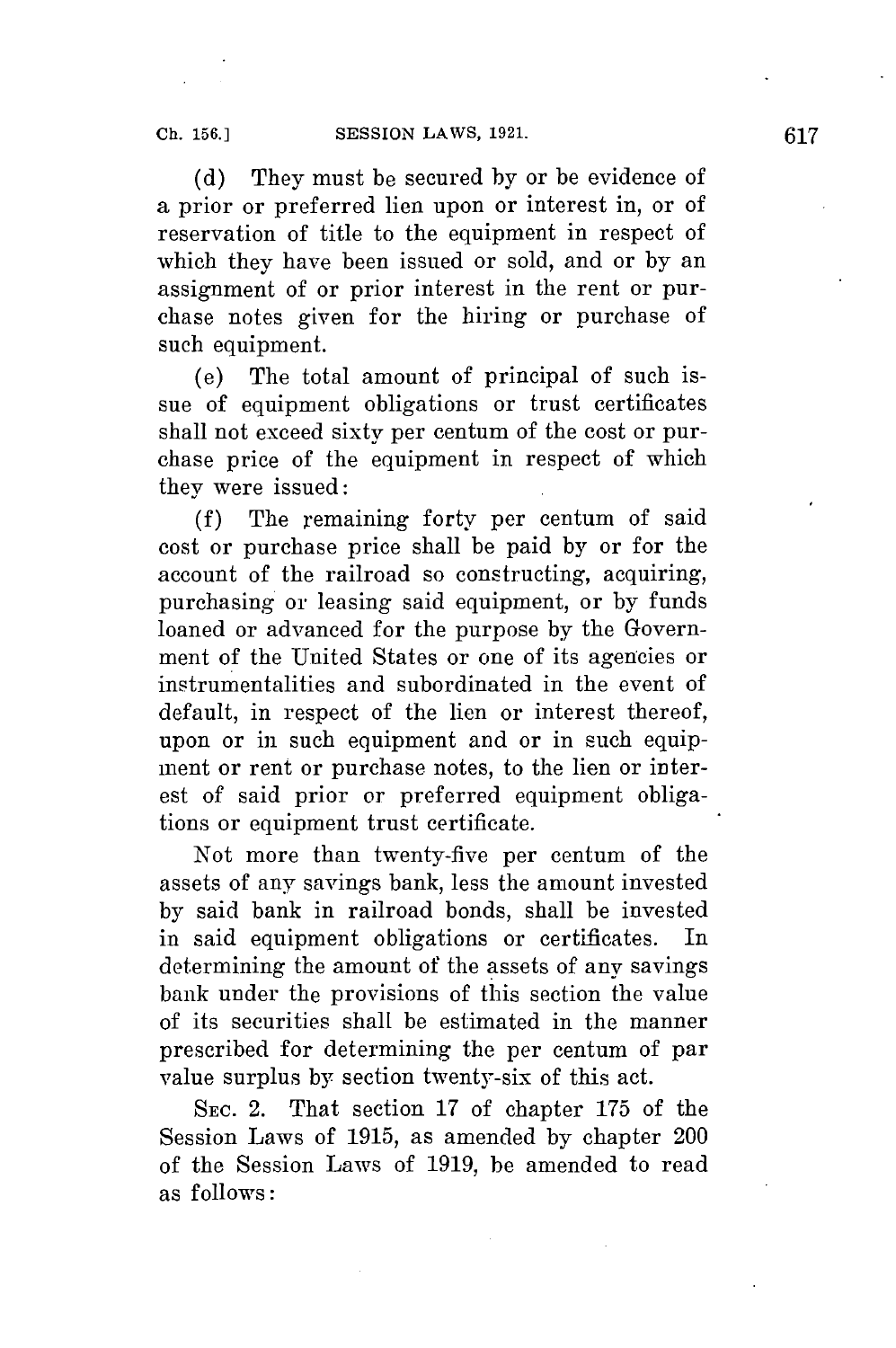Section **17. (1)** When the aggregate amount Limit on **of deposits and dividends to the credit of any indi-** individual **including** in such aggregate all deposits and **deposits.** vidual, including in such aggregate all deposits and dividends credited to him as trustee or beneficiary of any trust and all deposits and dividends credited to him and another or others in either joint or several form, is five thousand dollars **(\$5,000.00)** or more,-such aggregate shall not be increased **by** the receipt from him of any deposit but may be increased to not more than ten thousand dollars **(\$10,- 000.00) by** the crediting of dividends. Additional accounts may, however, be maintained in the name of a parent as 'trustee for a dependent or minor child, and in the name of a child as trustee for a dependent parent, but not more than five hundred dollars **(\$500.00)** shall be deposited to any such additional account during any six month period.

> (2) When the aggregate amount of deposits and dividends to the credit of any society or corporation is five thousand dollars **(\$5,000.00)** or more, such aggregate shall not be increased **by** the receipt of any deposit not made pursuant to order of a court of competent jurisdiction, but may **be** in- . creased to not more than ten thousand dollars **(\$10,000.00) by** the crediting of dividends.

> **(3)** Every such bank may further limit the aggregate amount which an individual or any corporation or society may have to his or its credit to such sum as such bank may deem expedient to receive; and may in its discretion refuse to receive a deposit, or may at any time return all or any part of any deposits or require the withdrawal of any dividend.

> **SEc. 3.** That section 18 of chapter **175** of the Session Laws of **1915** be amended to read as follows:

**Payment of** Section 18. The sums deposited with any such deposits and hank together with any dividends credited thereto **depositsand** bank, together with any dividends credited thereto, shall be repaid to the depositors thereof respectively,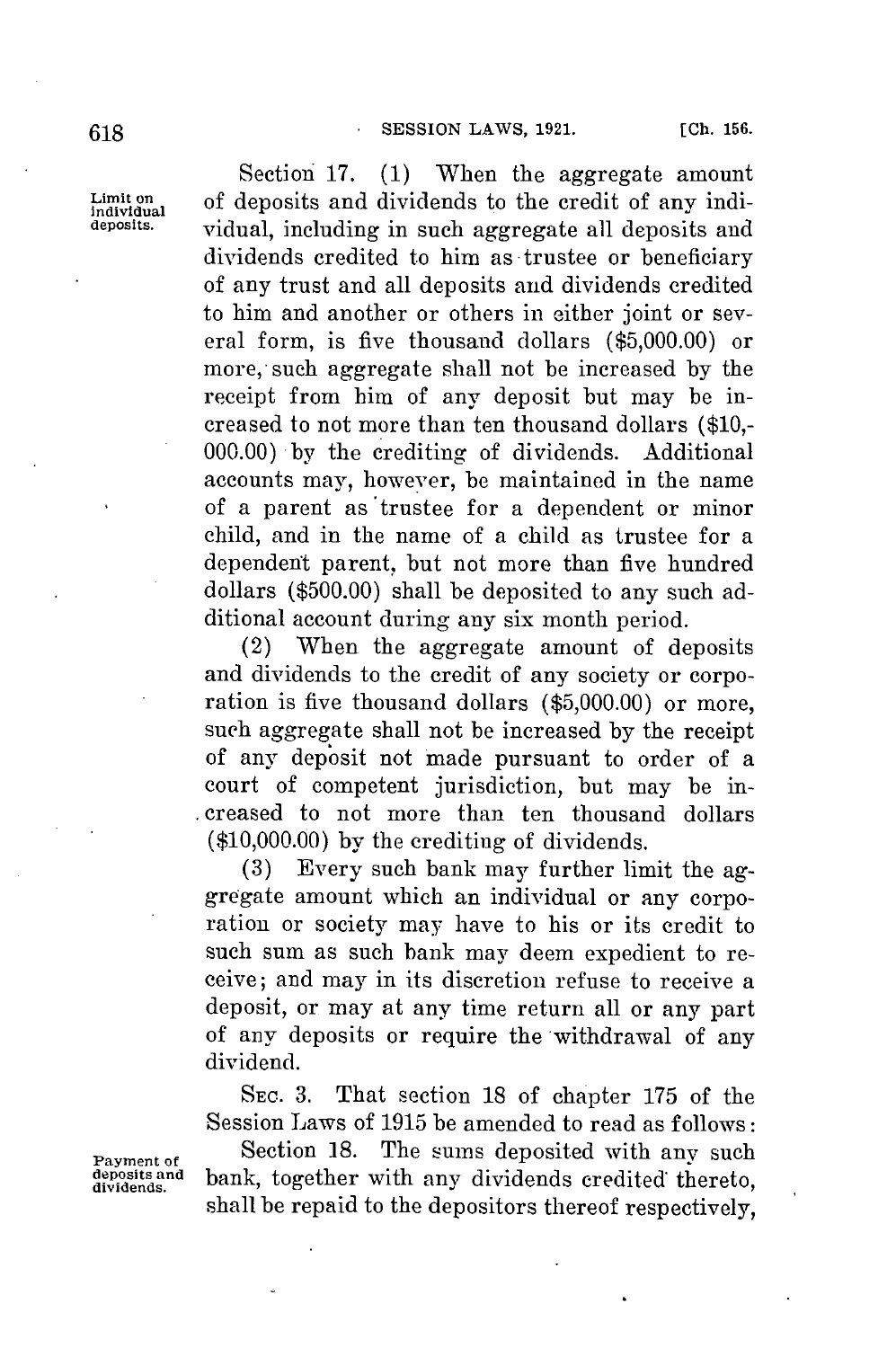or to their legal representatives, after demand in such manner, and at such times, and under such regulations, as the board of trustees shall prescribe, subject to the provisions of this and the next following section. Such regulations shall be posted in a conspicuous place in the room where the business of such savings bank shall be transacted, and shall be printed in the pass books or other evidence of deposit furnished **by** it, and shall be evidence between such bank and the depositors holding the same of the terms upon which the deposits therein acknowledged are made.

**(1)** Such bank may at any time **by** a resolution of its board of trustees require a notice of not more than six months before repaying deposits, in which event no deposit shall be due or payable until'the required notice of intention to withdraw the same shall have been personally given **by** the depositor: *Provided,* That such bank at its option may pay any deposit or deposits before the expiration of such notice. But no bank shall agree with its depositors or any of them in advance to waive the requirement of notice as herein provided.

(2) Except as provided in sub-division **(3)** of this section the savings bank shall not pay any dividend, or deposit, or portion thereof, or any cheque drawn upon it **by** a depositor unless the pass book of the depositor be produced, and the proper entry be made therein at the time of the payment.

**(3)** The board of trustees of any such bank may **by its** by-laws-provide for making payments in cases of loss of pass book, or other exceptional cases where the passbooks cannot be produced without loss or serious inconvenience to depositors, the right to make such payments to cease when so directed **by** the State Examiner upon his being satisfied that such right is being improperly exercised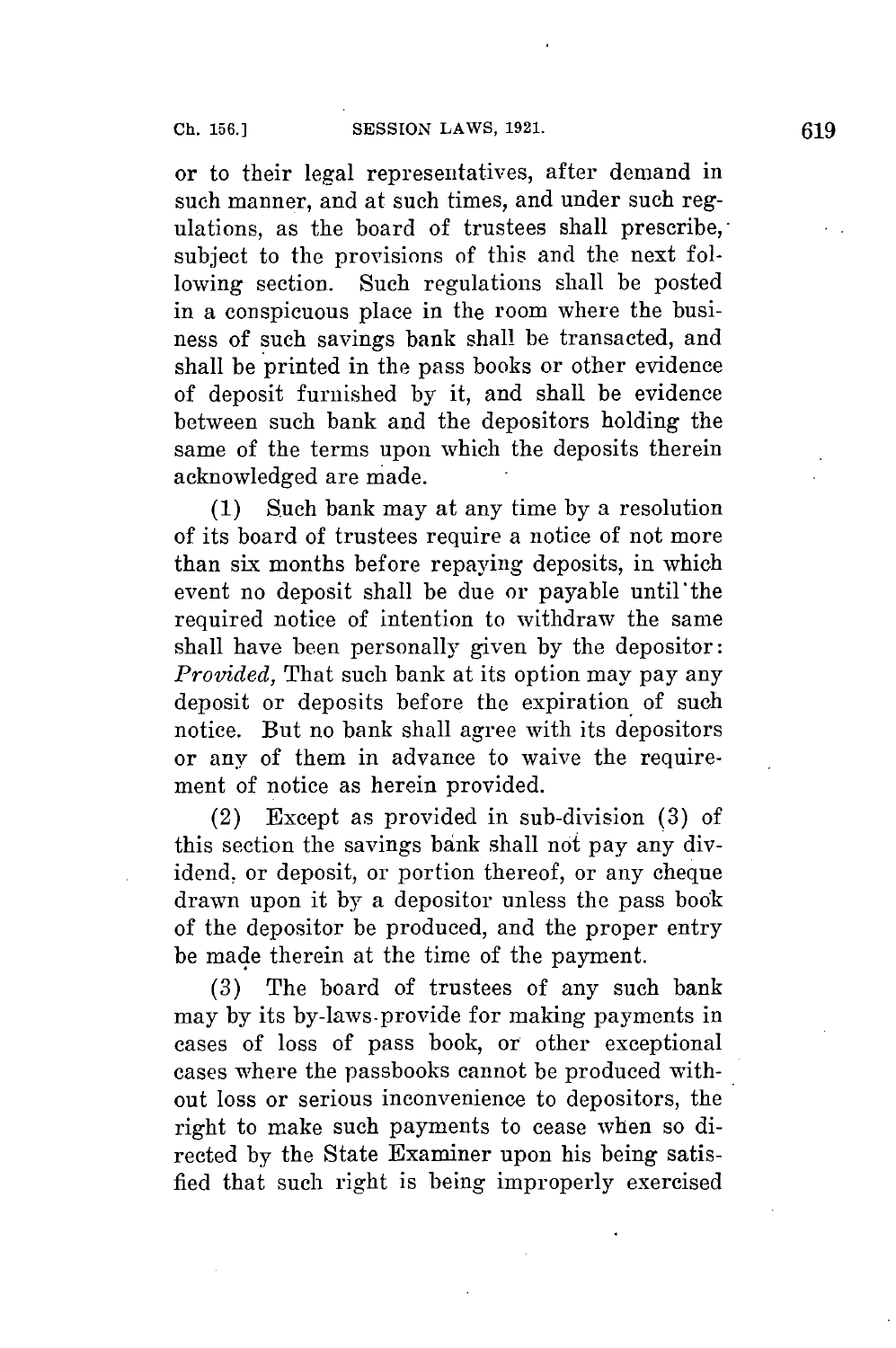**by** any such bank; but payments may be made at any time upon the judgment or order of a court.

(4) If any person shall die leaving in any such bank an account on which the balance due him shall not exceed **\$500.00** and no executor or administrator of his estate shall be appointed, such bank may in its discretion pay the balance of his account to his widow (or if the decedent was a married woman, then to her husband), next of kin, funeral director or other creditor who may appear to be entitled thereto. As a condition of such payment such bank may require proof **by** affidavit as to the parties in interest, the filing of proper waivers, the execution of a bond of indemnity with surety or sureties **by** the person to whom the payment is to be made, and a proper receipt and acquittance for such payment. For any such payment pursuant to this section such bank shall not be liable to the decedent's executor or administrator thereafter appointed, unless the payment shall have been made within six months after the decedent's death, and an action to recover the amount shall have been commenced within six months after the date of payment.

**SEC.** 4. That section **25** of chapter **175** of the Session Laws of **1915** as amended **by** Chapter 200 of the Session Laws of **1919,** be amended. to read as follows:

Section **25. (1)** Every savings bank shall Rate of **regulate the rate of dividends not to exceed six per** cent. per annum upon the amounts to the credit of depositors therewith, in such manner that depositors shall receive as nearly as may be all the earnings of the savings bank after transferring the amount required **by** section 24 hereof and such further amounts as its trustees may deem it expedient and for the security of the depositors to transfer to the guaranty fund, which to the amount of ten per cent. of the amount due its depositors the trustees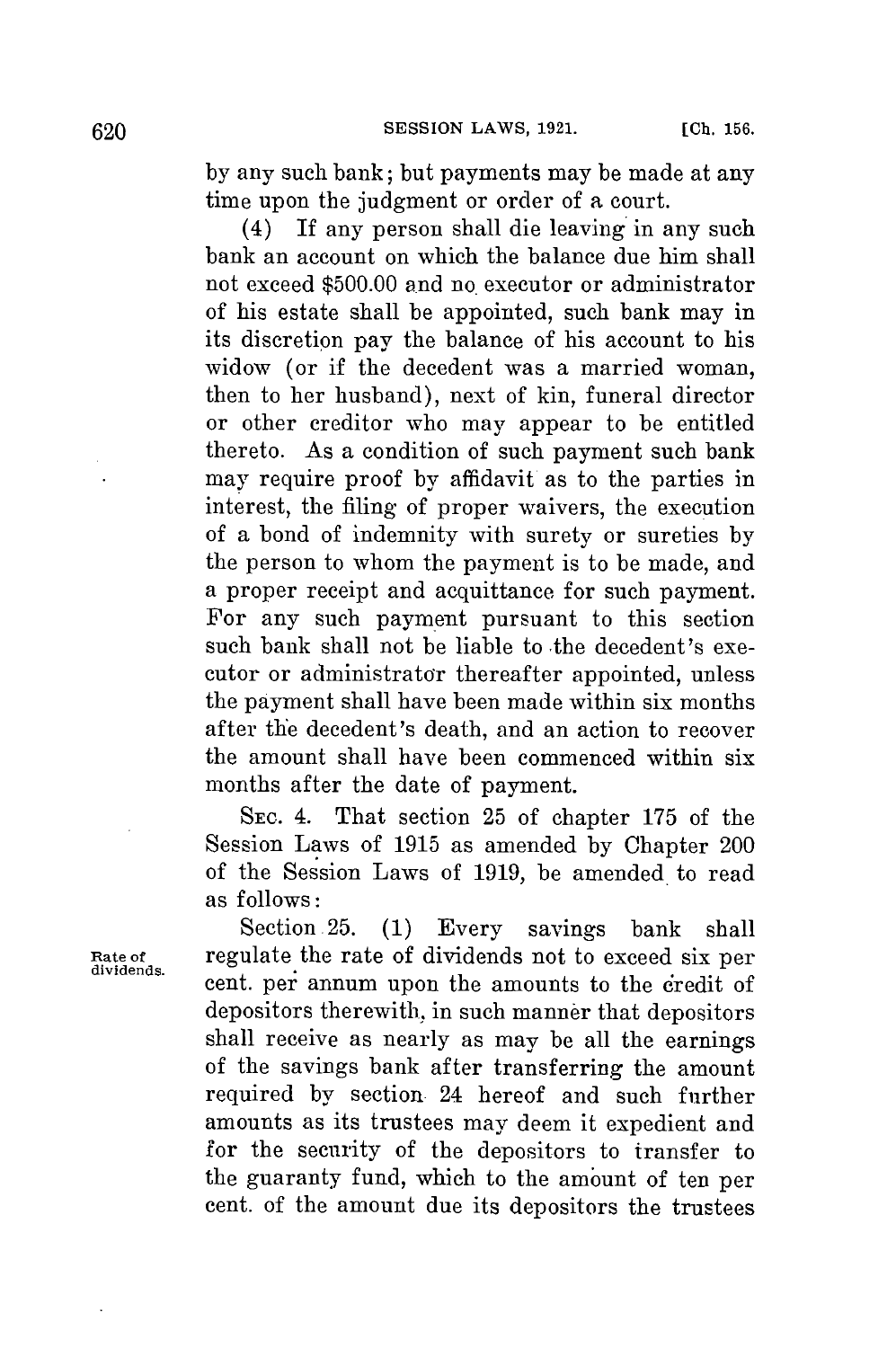shall gradually accumulate and hold. Such trustees may also deduct from its net earnings, and carry as undivided profits for the purpose of maintaining its rate of dividends, such additional sums as they may deem wise.

(2) Every savings bank may classify its depositors according to the character, amount or duration of their dealings with the savings bank, and may regulate the dividends in such manner that each depositor shall receive the same ratable portion of dividends as all others of his class.

**(3)** Unimpaired contributions to the initial guaranty fund and to the expense fund, made **by** the incorporators or trustees of such savings bank, shall be entitled to have dividends apportioned thereon, which may be credited and paid to such incorporators or trustees. Whenever the guaranty fund of any such savings bank is sufficiently large to permit the return of such contributions, the contributors may receive dividends thereon not theretofore credited or paid at the same rate paid to depositors.

(4) **A** savings bank shall not

(a) Declare, credit or pay any dividend except as authorized **by** a vote of a majority of the board of trustees duly entered upon their minutes, whereon shall be recorded the ayes and nayes upon each vote.

**(b)** Pay any dividend other than the regular quarterly or semi-annual dividend, or the extra dividend prescribed in subdivision six of this section.

**(c)** Declare, credit or pay dividends on any amount to the credit of a depositor **for** a longer period than the same has been credited: *Provided, however,* That deposits made not later than the tenth business day of the month commencing any semi-annual or quarterly dividend period, or the fifth business day of any month, or withdrawn upon